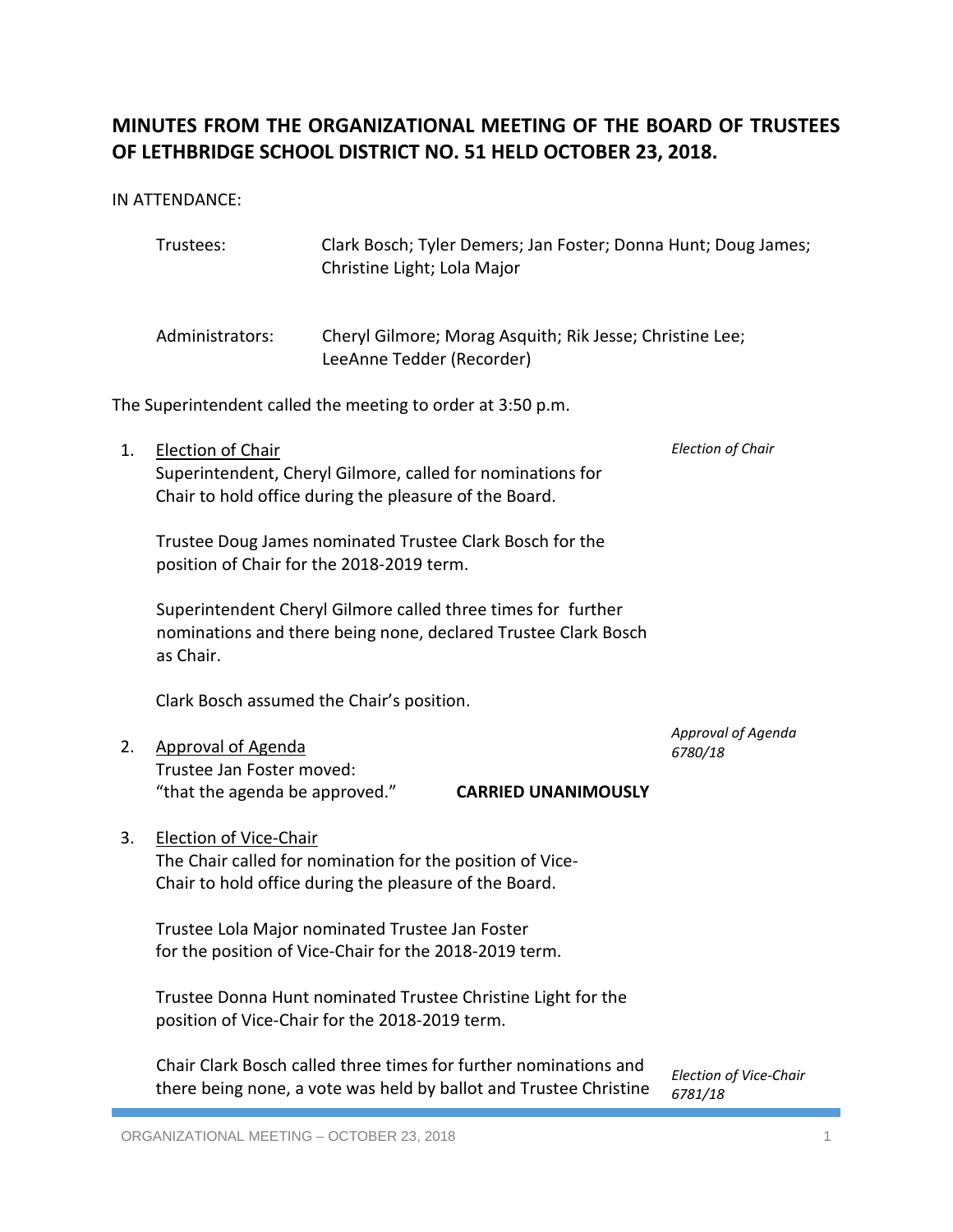Light was declared Vice-Chair.

*Ballots destroyed 6782/18*

Trustee Donna Hunt moved: "to destroy the ballots." **CARRIED UNANIMOUSLY**

- 4. Approval of Bank Borrowing Resolution Trustee Tyler Demers moved: "that the Board approve the 2018-2019 bank borrowing resolution in the amount of \$500,000 to finance the operation of the school district as required, pending receipt of government funding, and that a copy of this resolution be appended to the minutes of this meeting." **CARRIED UNANIMOUSLY**
- 5. Approval of Signing Authority

Trustee Tyler Demers moved:

"that the bank signing authority be the Chairman or the Vice-Chairman and the Secretary-Treasurer or, in her absence, the Director of Finance, with the exception that for the purpose of signing cheques, the signing authority shall be the Superintendent of Schools and the Secretary-Treasurer and Director of Finance and further, that the Board authorize the bank to establish an overdraft lending agreement which has been duly executed by the proper officers of the Board when loans are required." **CARRIED UNANIMOUSLY** *Authority 6784/18*

6. Committee Reports and Terms of Reference All Committee reports and Terms of Reference were reviewed at the September 2018 meeting. Terms of Reference updated for District Wellness and FNMI Committees will be brought to the November meeting for Board approval.

# 7. Appointments to Committees

\*denotes Chair

- **7.1 Standing Committees**
	- 7.1.1 Facilities Committee: \*Doug James, Tyler Demers
	- 7.1.2 Policy Advisory Committee: \*Lola Major, Donna Hunt (Alternate)
	- 7.1.3 Spirit of 51 Committee: \*Lola Major, Tyler Demers
	- 7.1.4 Superintendent Evaluation Committee:

*Approval of Bank Borrowing Resolution 6783/18*

*Approval of Signing* 

*Committee Reports and Terms of Reference*

*Appointments to Committees 6785/18*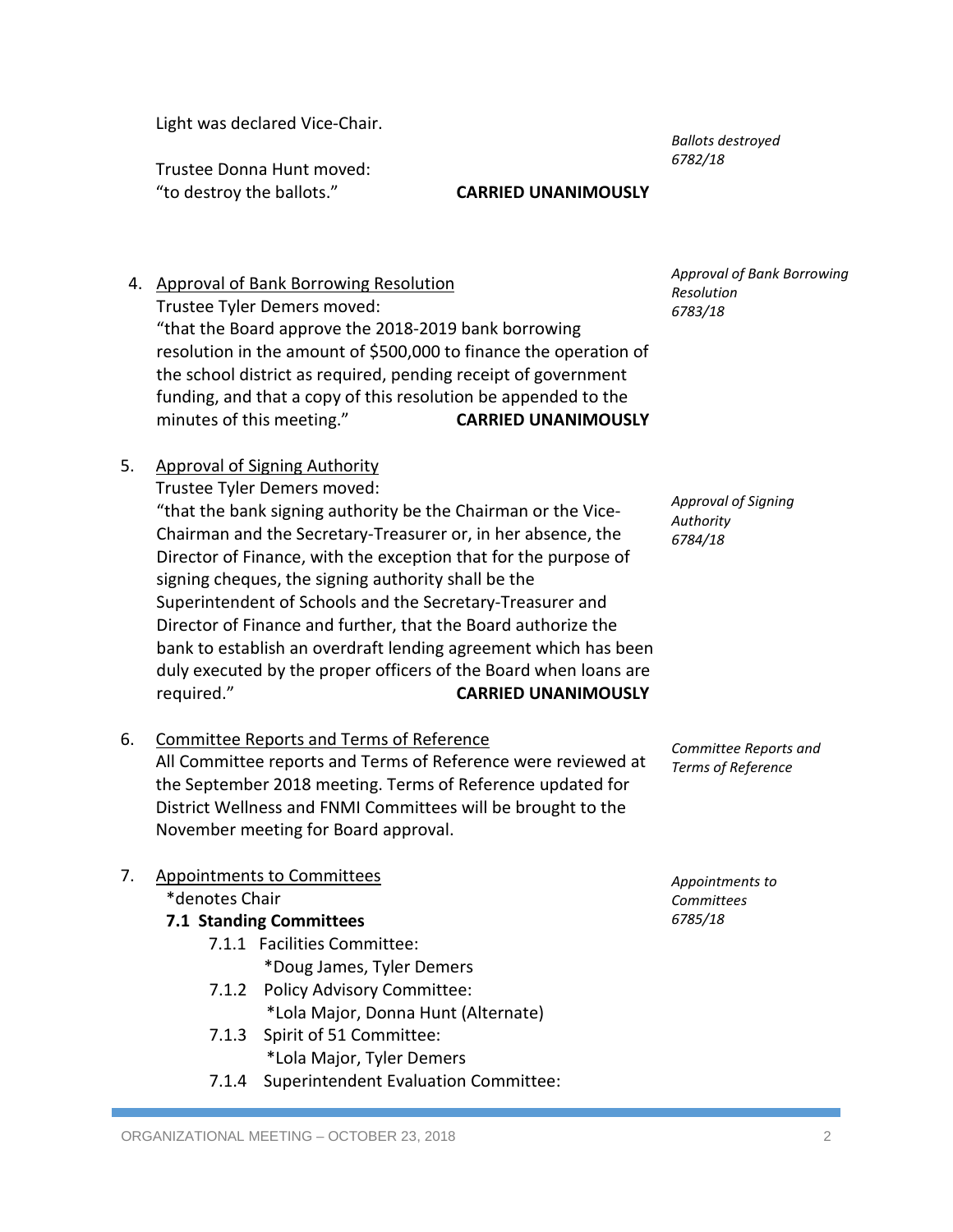\*Clark Bosch, Jan Foster, Lola Major

- 7.1.5 Board Budget Committee: \*Donna Hunt, Clark Bosch
- 7.1.6 Poverty Intervention Committee: Christine Light
- 7.1.7 Board Audit Committee: \*Clark Bosch, Donna Hunt
- 7.1.8 District Wellness Committee: \*Donna Hunt, Doug James
- 7.1.9 Community Engagement Committee: \*Christine Light, Jan Foster
- 7.1.10 FNMI Committee \* Doug James, Donna Hunt (alternate)

## **7.2 Special (ad hoc) Committees**

- 7.2.1 ATA Negotiating Committee: \*Jan Foster, Clark Bosch
- 7.2.2 CUPE (Local 290) Negotiating Committee: \*Clark Bosch, Tyler Demers
- 7.2.3 CUPE (Local 2843) Negotiating Committee: \*Tyler Demers, Donna Hunt
- 7.2.4 Non Union Staff Committee: \*Jan Foster, Tyler Demers

### **7.3 Joint Committees**

- 7.3.1 ATA Working Conditions Committee: \*Clark Bosch , Donna Hunt
- 7.3.2 Business and Education Committee: \*Doug James, Lola Major (alternate)
- 7.3.3 City/School Boards Committee: \*Jan Foster, Lola Major

### **7.4 Appointment of Board Representatives:**

- 7.4.1 ASBA Zone 6 Executive:
	- \*Donna Hunt, Clark Bosch (alternate)
- 7.4.2 District School Council: Doug James, Christine Light (alternate)
- 7.4.3 District Student Advisory Council: Lola Major, Doug James
- 7.4.4 TEBA
	- Clark Bosch
- 7.4.5 Team Lethbridge Christine Light, Tyler Demers